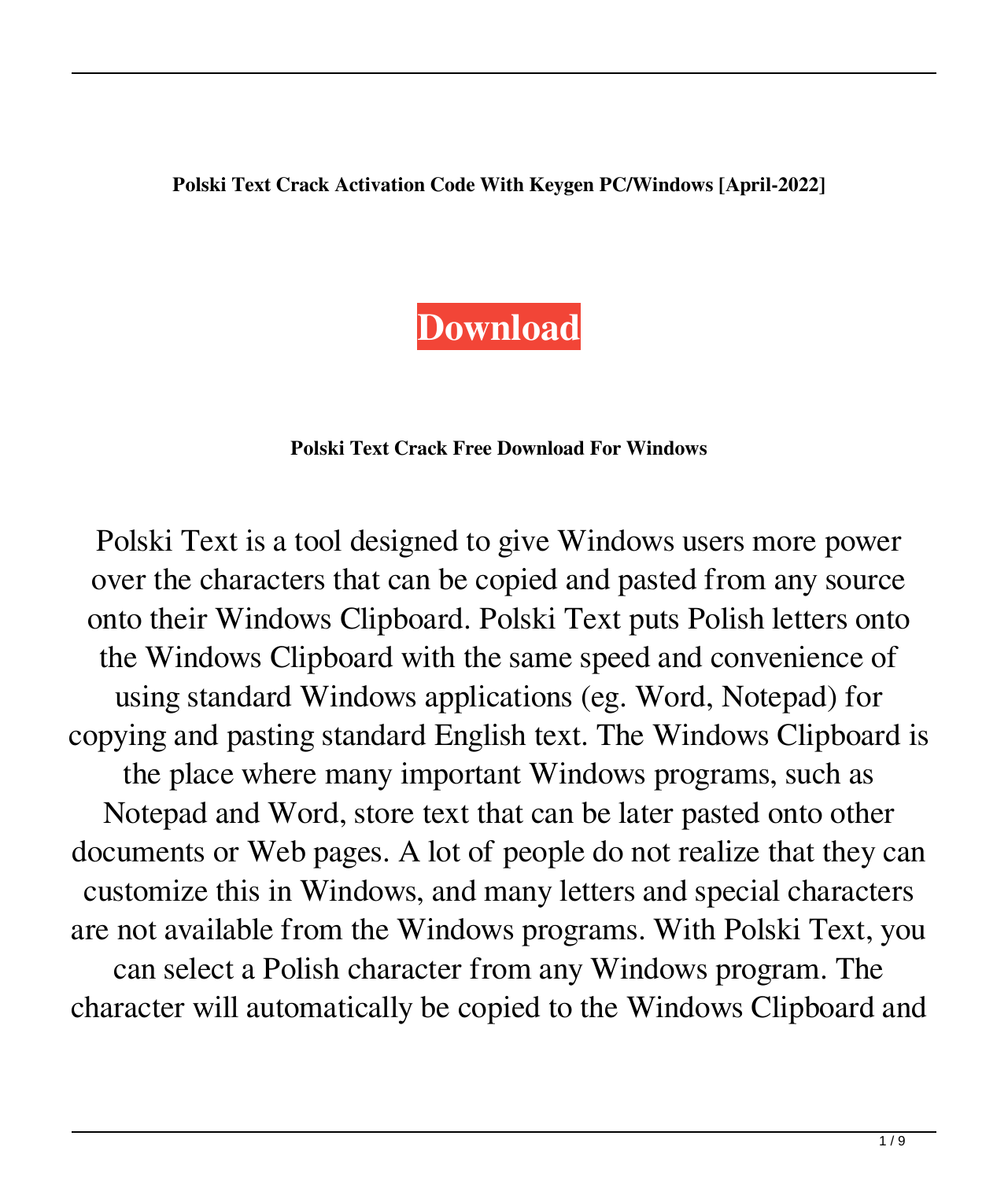you can paste it wherever you want. Polski Text is a small, portable application that has a graphical user interface. It is easy to use, with an intuitive, drag-and-drop interface for quickly selecting and copying Polish letters from any program. Polski Text has been tested and used on Windows 98, ME, NT4 and 2000. It also works on a Macintosh with OS X. There are no known issues with other versions of Windows. Polski Text is one of the few tools available for copying and pasting Polish letters in the Windows Clipboard. The tool comes with a simple GUI. Polski Text is available for download from our Download page. A sample window with the keys for copying and pasting Polish letters is shown below: Polski Text character selection process Polski Text was designed to help people with certain disabilities, such as those with severe vision problems, who do not have access to the keyboard to type the letters of the Polish alphabet. The Polish alphabet, known as the Upper and Lower Polish Alphabet, includes 24 characters. The character codes for these characters can be found in the Windows Registry at HKEY\_LOCAL\_MACHINE\SOFTWARE\Microsoft\Windows NT\CurrentVersion\Keyboard Layouts, where keys are named LANG\_pol\_polish. Below, the Polish characters in their upper and lower case are shown, along with their code in ASCII, that can be copied from a program. The character in the Polish alphabet with the same code as cyrillic's grave accent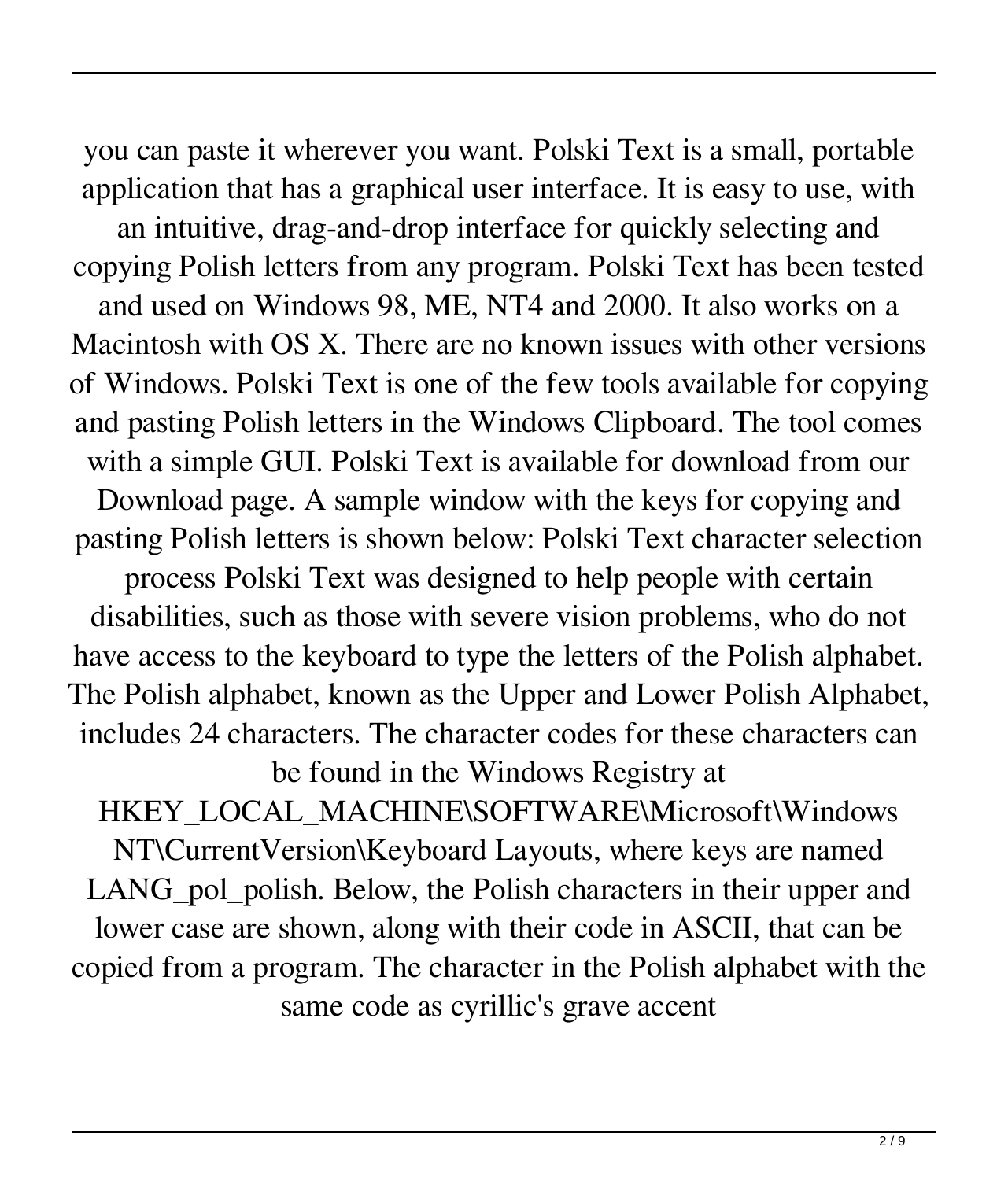Key macro to paste a specific character (upper or lower case) with an associated HTML code into a text field. Polski Text is a small application which puts Polish characters onto the Windows Clipboard via a simple, intuitive, graphical UI. The Polish alphabet includes 8 extra characters, and Polski-Text makes these available in both upper and lower case. An option is for the clipboard to be pasted with the HTML codes of a character, rather than the character itself. This means a standard text editor (eg. notepad) can be used to create readable Web pages in Polish. KEYMACRO Description: Key macro to paste a specific character (upper or lower case) with an associated HTML code into a text field. Polski Text is a small application which puts Polish characters onto the Windows Clipboard via a simple, intuitive, graphical UI. The Polish alphabet includes 8 extra characters, and Polski-Text makes these available in both upper and lower case. An option is for the clipboard to be pasted with the HTML codes of a character, rather than the character itself. This means a standard text editor (eg. notepad) can be used to create readable Web pages in Polish. KEYMACRO Description: Key macro to paste a specific character (upper or lower case) with an associated HTML code into a text field. Polski Text is a small application which puts Polish characters onto the Windows Clipboard via a simple,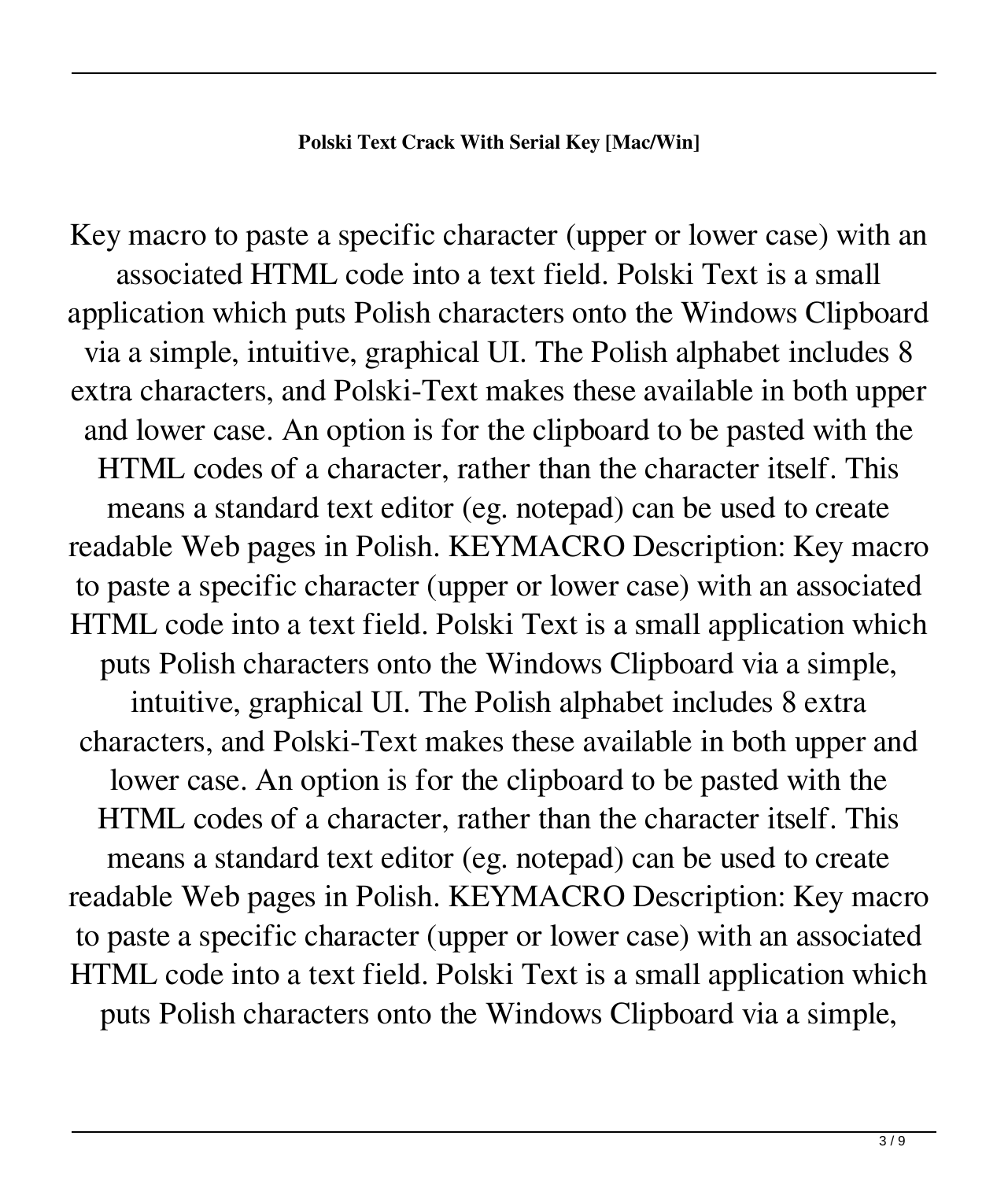intuitive, graphical UI. The Polish alphabet includes 8 extra characters, and Polski-Text makes these available in both upper and lower case. An option is for the clipboard to be pasted with the HTML codes of a character, rather than the character itself. This means a standard text editor (eg. notepad) can be used to create readable Web pages in Polish. KEYMACRO Description: Key macro to paste a specific character (upper or lower case) with an associated HTML code into a text field. Polski Text is a small application which puts Polish characters onto the Windows Clipboard via a simple, intuitive, graphical UI. The Polish alphabet includes 8 extra characters, and Polski-Text makes these available in both upper and lower case. An option is for the clipboard to be pasted with the HTML codes of a character, rather than the character itself. This means a standard text editor (eg. notepad) can be used to create readable Web pages in Polish 77a5ca646e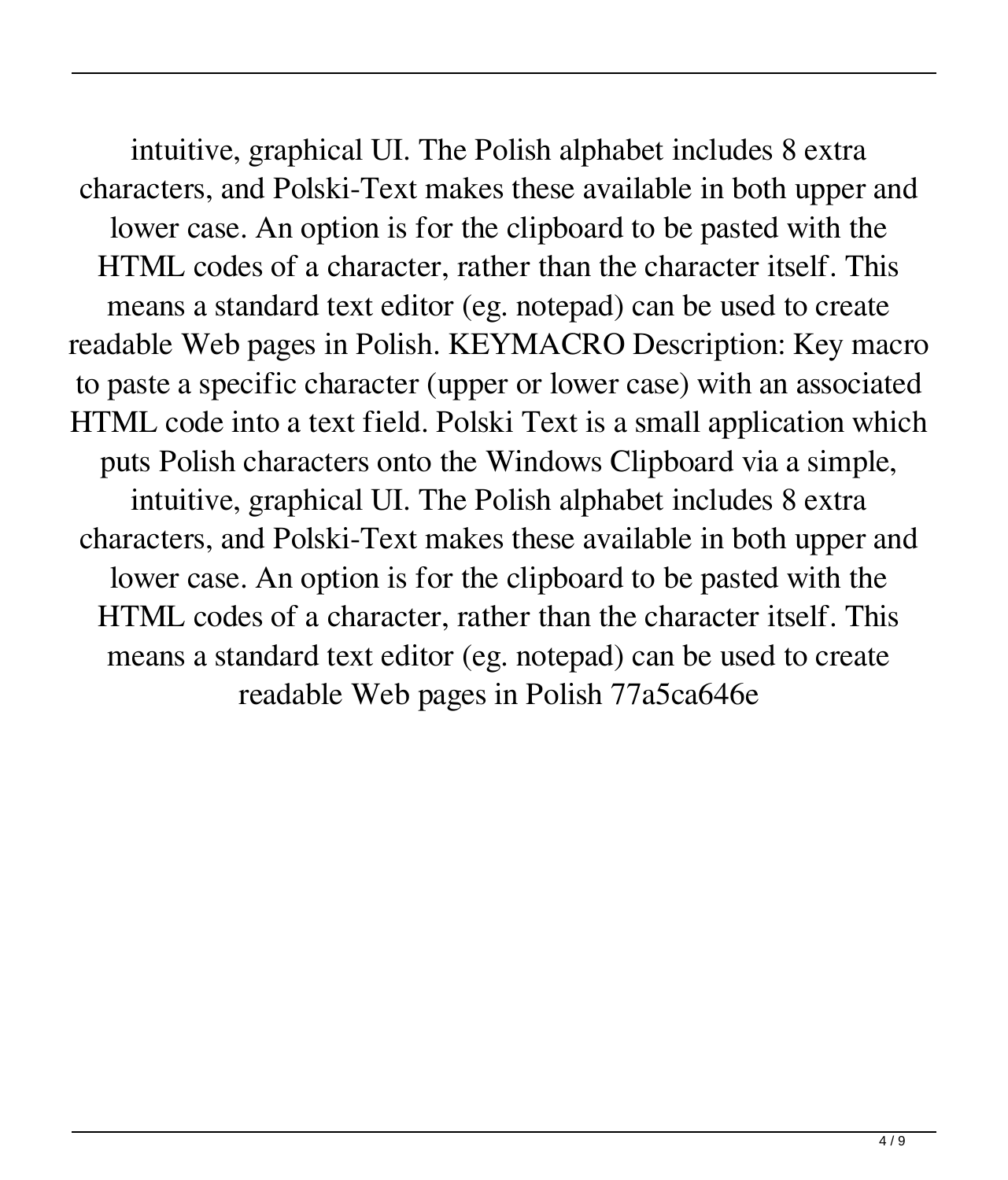## **Polski Text (LifeTime) Activation Code**

Polski Text is a small application which puts Polish characters onto the Windows Clipboard via a simple, intuitive, graphical UI. The Polish alphabet includes 8 extra characters, and Polski-Text makes these available in both upper and lower case. An option is for the clipboard to be pasted with the HTML codes of a character, rather than the character itself. This means a standard text editor (eg. notepad) can be used to create readable Web pages in Polish. 1) Installation Polski Text 1.0.0.0 was created as a Windows Installer exe with all necessary DLLs and resources packed inside. You can run Polski Text directly from the download archive (attached hereunder) or unpack the contents of the archive to a directory of your choice, then double click on the executable file. 2) Help Polski Text comes with a user guide included inside the installer. Please visit the Polski Text forums at for Polish support. 3) License Polski Text is Copyright (c) 1998-2007 Joachim Wiberg and other authors. Polski Text is free software; you can redistribute it and/or modify it under the terms of the GNU General Public License as published by the Free Software Foundation; either version 2 of the License, or (at your option) any later version. Polski Text is distributed in the hope that it will be useful, but WITHOUT ANY WARRANTY; without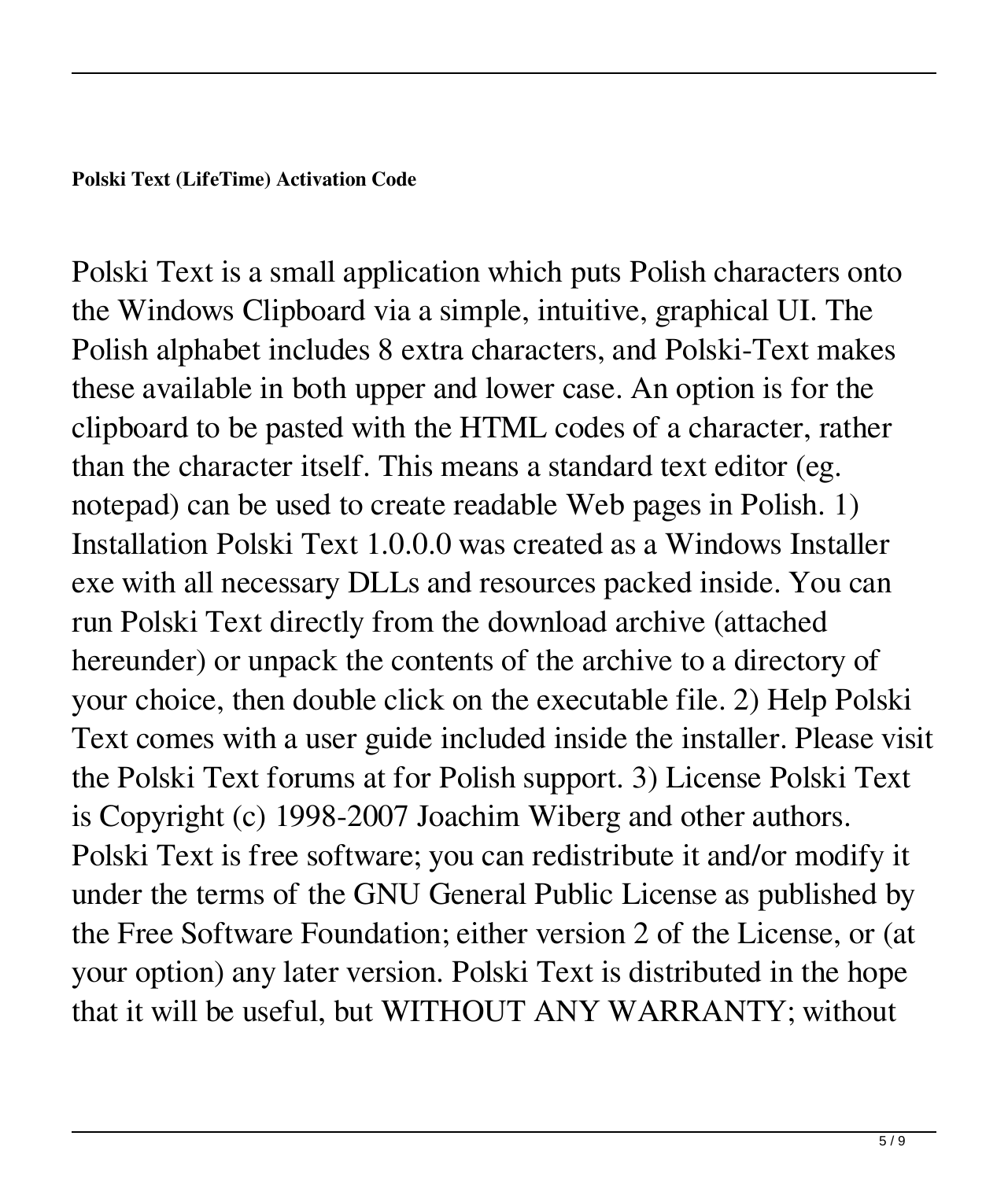even the implied warranty of MERCHANTABILITY or FITNESS FOR A PARTICULAR PURPOSE. See the GNU General Public License for more details. You should have received a copy of the GNU General Public License along with Polski Text; if not, write to the Free Software Foundation, Inc., 59 Temple Place, Suite 330, Boston, MA 02111-1307 USA Polski Text is included in my free Windows port for Polish text manipulation called "Poznania". You can download it from By choosing the Polski Text option during installation you agree to the following license: Polski Text is distributed in the hope that it will be useful, but WITHOUT ANY WARRANTY; without even the implied warranty of MERCHANTABILITY or FITNESS FOR A PARTICULAR PURPOSE. See

**What's New In?**

Polski-Text is a small application which puts Polish characters onto the Windows Clipboard via a simple, intuitive, graphical UI. The Polish alphabet includes 8 extra characters, and Polski-Text makes these available in both upper and lower case. An option is for the clipboard to be pasted with the HTML codes of a character, rather than the character itself. This means a standard text editor (eg. notepad) can be used to create readable Web pages in Polish.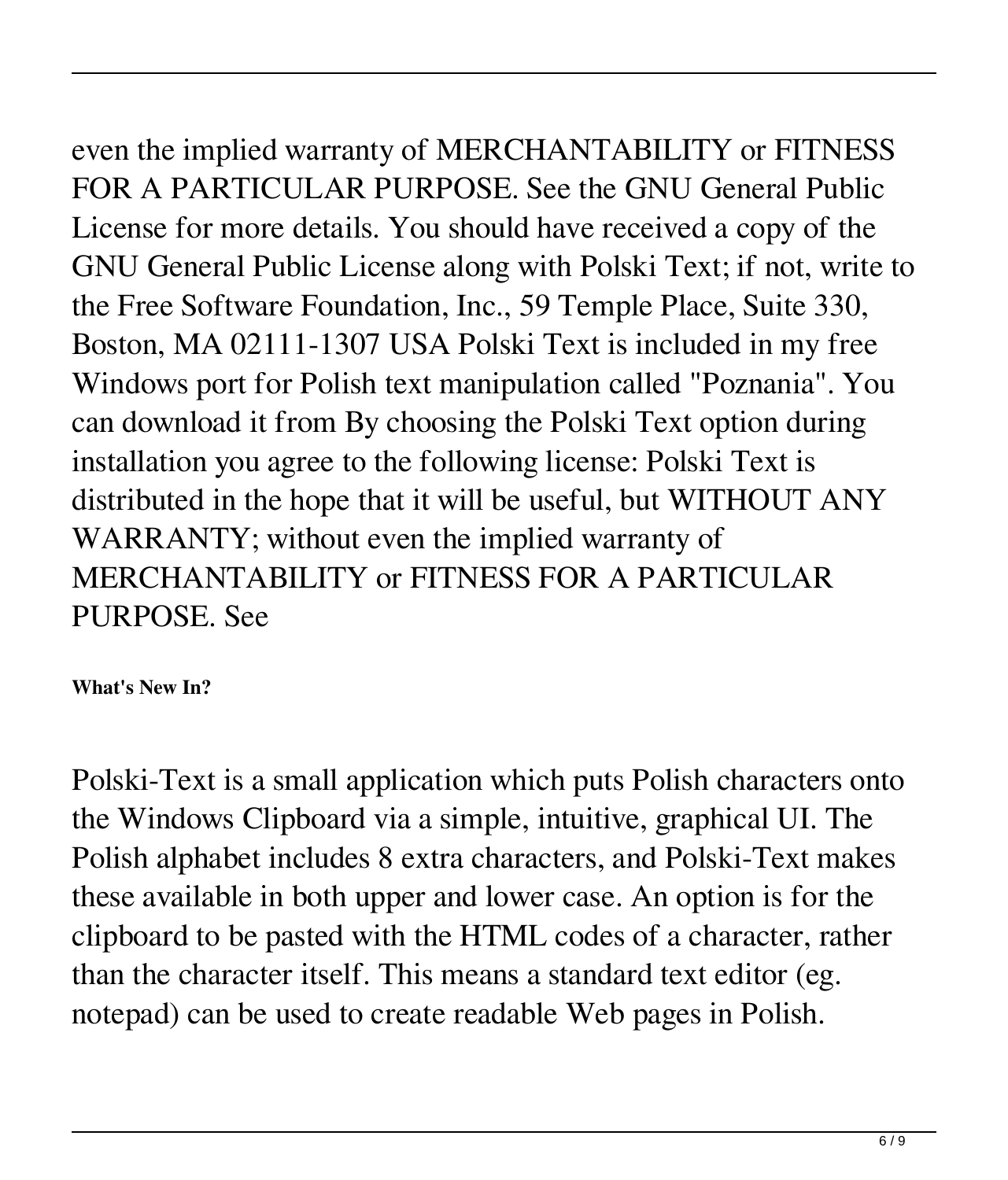Installation: Download and extract the setup archive to a convenient location on your hard drive. After extraction, open the Polski-Text folder. Double-click the setup icon and follow the on-screen prompts to install the software. Usage: Polski-Text can be run as a stand-alone application. When you run it, you will be prompted to choose between two clipboards: - The default is the Windows Clipboard - You can also choose the clipboard for the Polish-Text, which is stored in the Polski-Text folder. You can then insert characters and strings by simply right-clicking on the desired characters and strings and selecting the desired action, i.e. paste the clipboard or insert character. A button labelled "Character Dictionary" is displayed, which is helpful when unfamiliar characters are entered. Network Usage: Polski-Text can be set up to work with a network server, for which you will need to download the client. The default for the client is to use the same server as the installation. To change this, click the "Options" button and select the network server you wish to use. If a server is not available, a message will be displayed and you will have the option to search for one. Note: The server option is only available when the application is run as a stand-alone application. Notes: Polski-Text was originally written by Grzegorz Szuszkiewicz (Grzegorz.Szuszkiewicz@{}j.pl). In addition, the font file used in the Polski-Text GUI was designed by Magda Kulmala. Polski-Text was originally released as freeware, but the author has decided to make it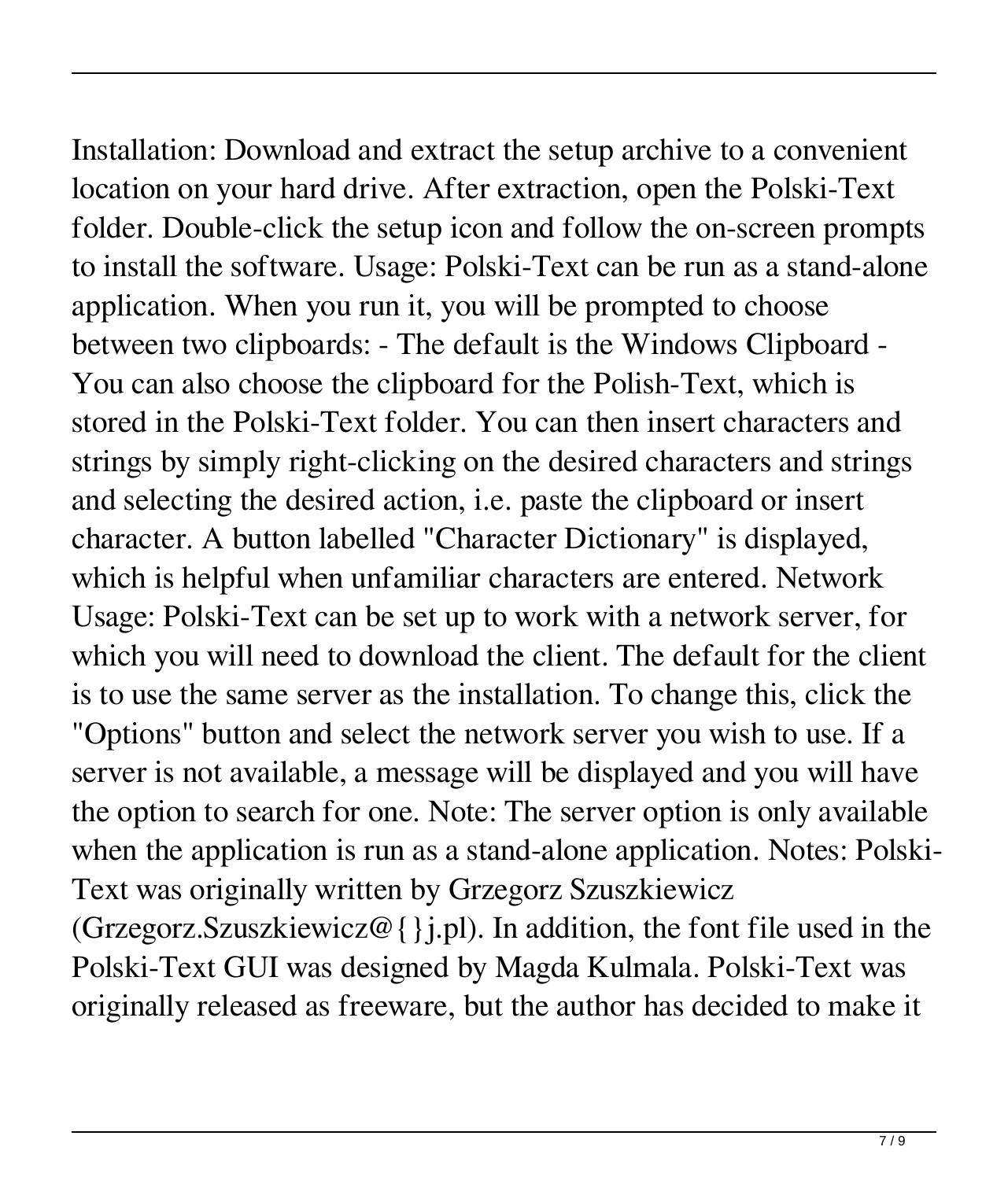available as shareware, in order to support the continued development and support of the software. If you find the software useful, you can send a donation to the author at grzegorz.szuszkiewicz@{}j.pl or magda@{}ektt.pl. Change log: Version 1.00 : First release. Version 1.01 : Update the documentation to include the description of the new Character Dictionary. Version 1.02 : Update the Polish language with both new words and official spelling. Version 1.03 : Fix bug with the Character Dictionary. Version